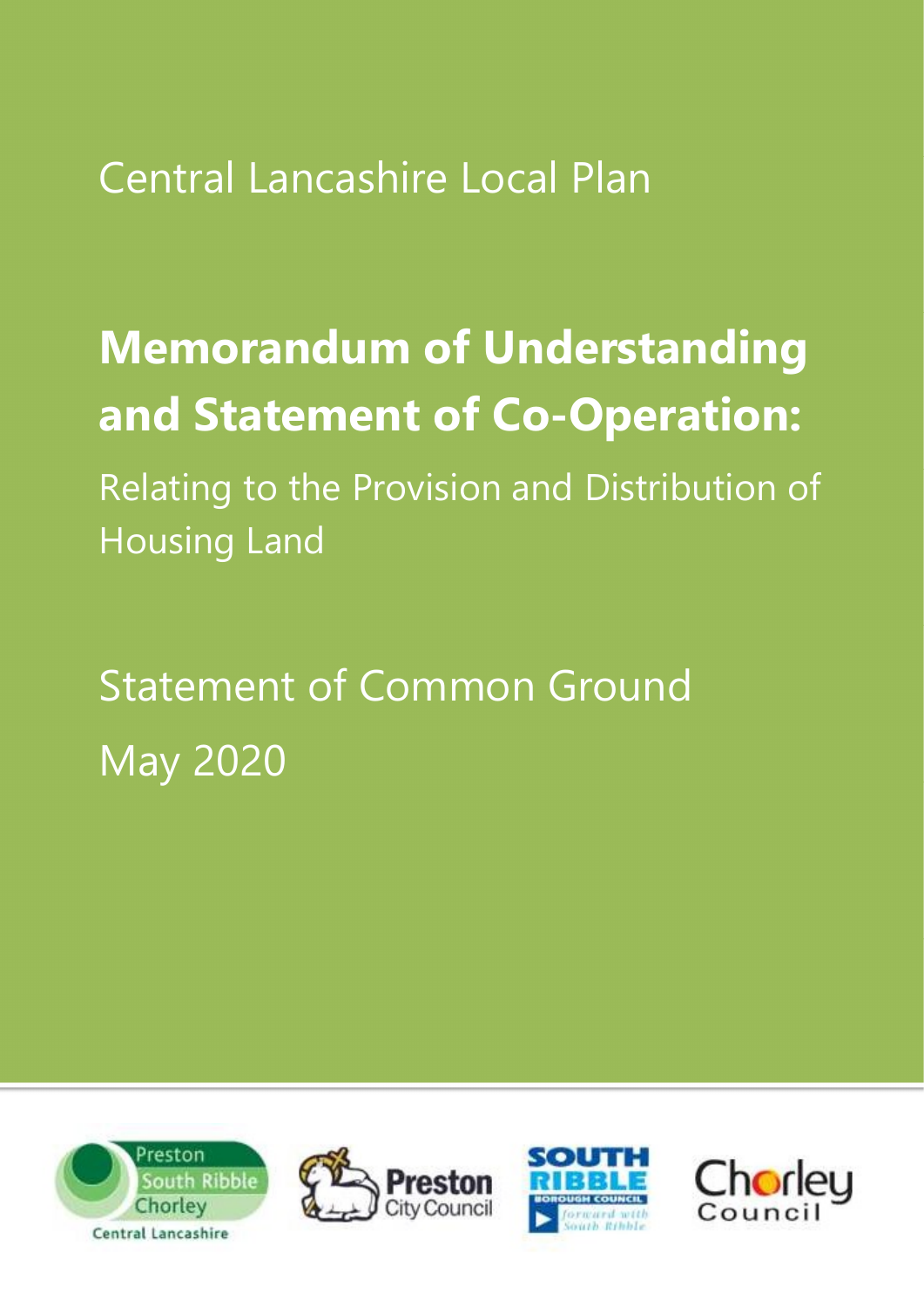## Joint Memorandum of Understanding & Statement of Co-operation Relating to the Provision and Distribution of Housing Land

### Statement of Common Ground – May 2020

Parties to the Memorandum Preston City Council

South Ribble Borough Council

Chorley Council

Signed on behalf of Preston City Council

Chris Hayward (Director of Development)

C.M. Hayward

Date: 13 May 2020

Signed on behalf of South Ribble Borough Council

Jonathan Noad (Director of Planning and Property)

Gerard

Date: 13 May 2020

Signed on behalf of Chorley Council

Chris Sinnott (Deputy Chief Executive/Director of Early Intervention)

Date: 13 May 2020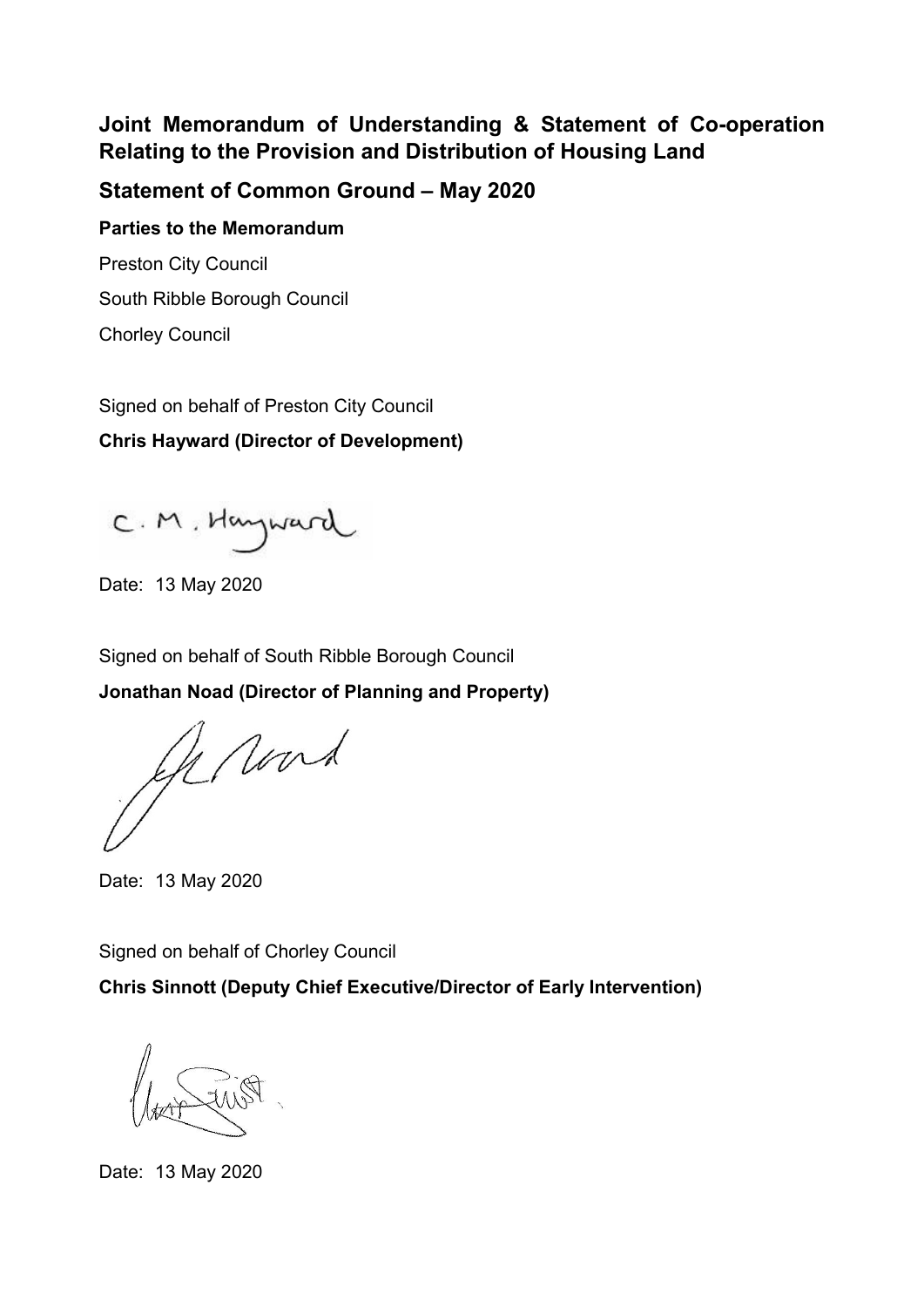#### 1. Introduction

- 1.1 Under the National Planning Policy Framework and Planning Practice Guidance, strategic policy making authorities, such as local planning authorities, should produce, maintain and keep up to date a Statement of Common Ground to highlight agreement on cross boundary strategic issues with neighbouring authorities and other relevant bodies.
- 1.2 This Statement of Common Ground has been produced by the Central Lancashire authorities in accordance with part (d) to the Agreement contained within the Memorandum of Understanding and Statement of Co-Operation Relating to the Provision and Distribution of Housing Land (MOU), implemented in April 2020.
- 1.3 The scope of this Statement of Common Ground is not intended to go any further than the purpose described in paragraph 1.2, and should not be read as a Statement of Common Ground on all matters relating to the Central Lancashire Local Plan.
- 1.4 Part (d) to the Agreement contained within the MOU states:

(d) to produce a Statement of Common Ground annually to update the actual minimum housing requirements across Central Lancashire, in accordance with the agreed distribution set out in (b) until adoption of a new Central Lancashire Local Plan. At April 2019, these requirements are as follows:

| Total:        | 1,026 dwellings pa |
|---------------|--------------------|
| Chorley:      | 282 dwellings pa   |
| South Ribble: | 334 dwellings pa   |
| Preston:      | 410 dwellings pa   |

- 1.5 National planning guidance requires the Central Lancashire authorities to recalculate the forward looking minimum annual local housing need figure in April of each year. In addition, the MOU then requires the Central Lancashire authorities to produce a Statement of Common Ground to update these minimum requirements in accordance with the agreed distribution set out in part (b) to the Agreement contained within the MOU. For ease of reference, part (b) to the Agreement contained within the MOU states:
	- (b) to apply the recommended distribution of homes as follows:

| Total:        | 100%  |
|---------------|-------|
| Chorley:      | 27.5% |
| South Ribble: | 32.5% |
| Preston:      | 40%   |

1.6 In accordance with the above, Section 2 of this Statement of Common Ground sets out the updated minimum housing requirements across Central Lancashire at April 2020.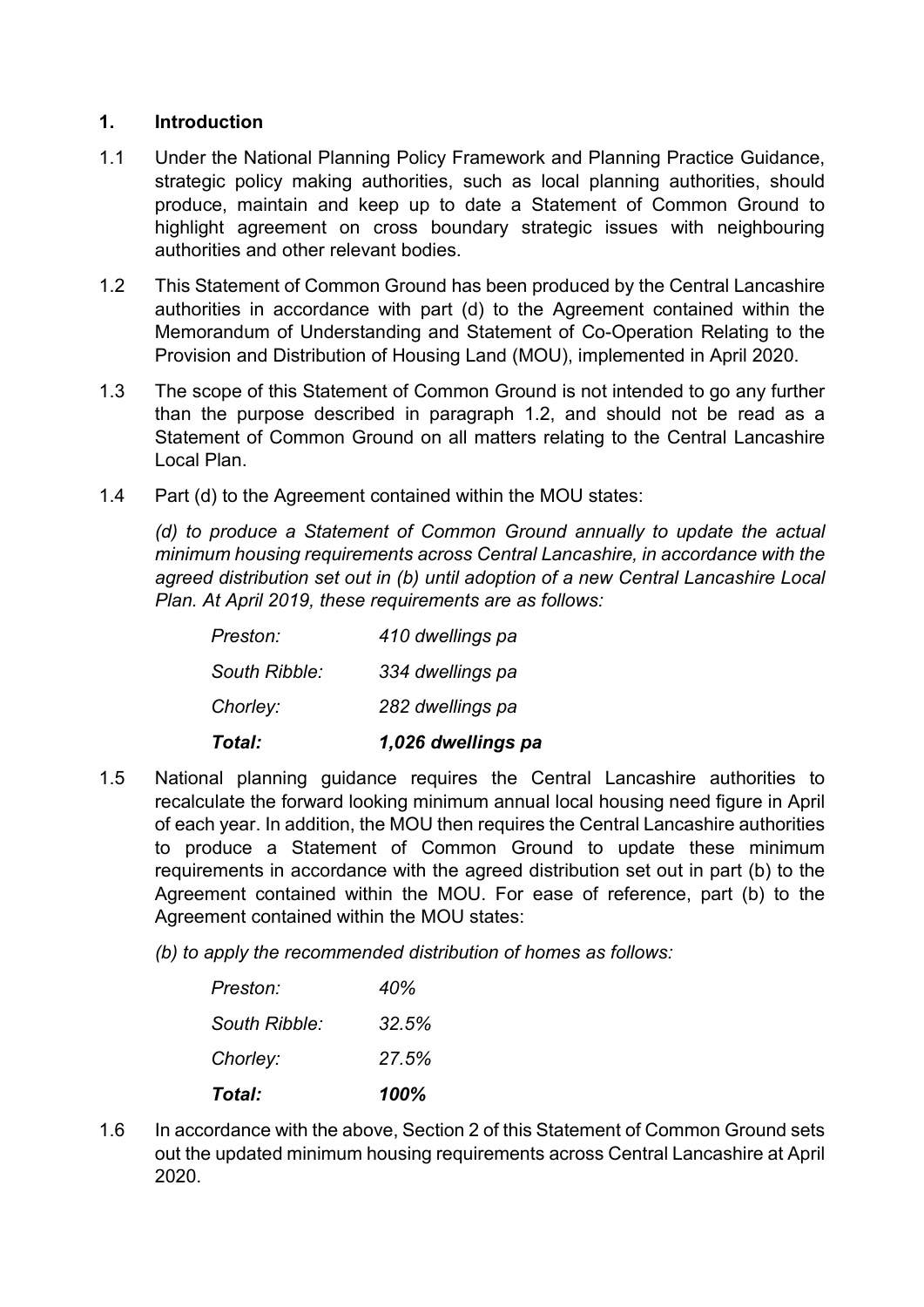#### 2. Current Requirements

- 2.1 In accordance with national planning guidance, the 2014-based household growth projections are currently used to underpin the standard methodology formula and to calculate the baseline projected housing growth over the next ten years, with the current year (2020/21) being the base year.
- 2.2 In addition, the most recent median workplace-based affordability ratios are applied to that baseline housing growth figure (published in March 2020), in order to provide an affordability adjustment factor, increasing the minimum need figures in areas of lower affordability.
- 2.3 Table 1 (below), shows the relevant calculation for each Central Lancashire authority.

|                                                                                                              | Preston | <b>South</b><br><b>Ribble</b> | Chorley |
|--------------------------------------------------------------------------------------------------------------|---------|-------------------------------|---------|
| Total Households 2020<br>(2014-based household growth projections, 2016)                                     | 59,323  | 47,995                        | 50,611  |
| Total Households 2030<br>(2014-based household growth projections, 2016)                                     | 61,632  | 49,712                        | 55,446  |
| Projected Growth over 10 Years                                                                               | 2,309   | 1,717                         | 4,835   |
| <b>Annualised Average Growth</b>                                                                             | 230.9   | 171.7                         | 483.5   |
|                                                                                                              |         |                               |         |
| Local Affordability Ratio (LAR)<br>(Median workplace-based affordability ratio, 2020)                        | 5.35    | 5.76                          | 6.83    |
| <b>Adjustment Factor</b><br>(Formula: ((LAR-4)/4) x 0.25)                                                    | 0.08    | 0.11                          | 0.18    |
|                                                                                                              |         |                               |         |
| <b>Minimum Annual Local Housing Need (April 2020)</b><br>(Adjustment Factor + 1 x Annualised Average Growth) | 250.38  | 190.59                        | 569.03  |

#### Table 1: Central Lancashire Standard Methodology Calculation, April 2020

2.4 The aggregate Central Lancashire minimum annual local housing need figure at April 2020 is therefore equal to 1,010 dwellings.